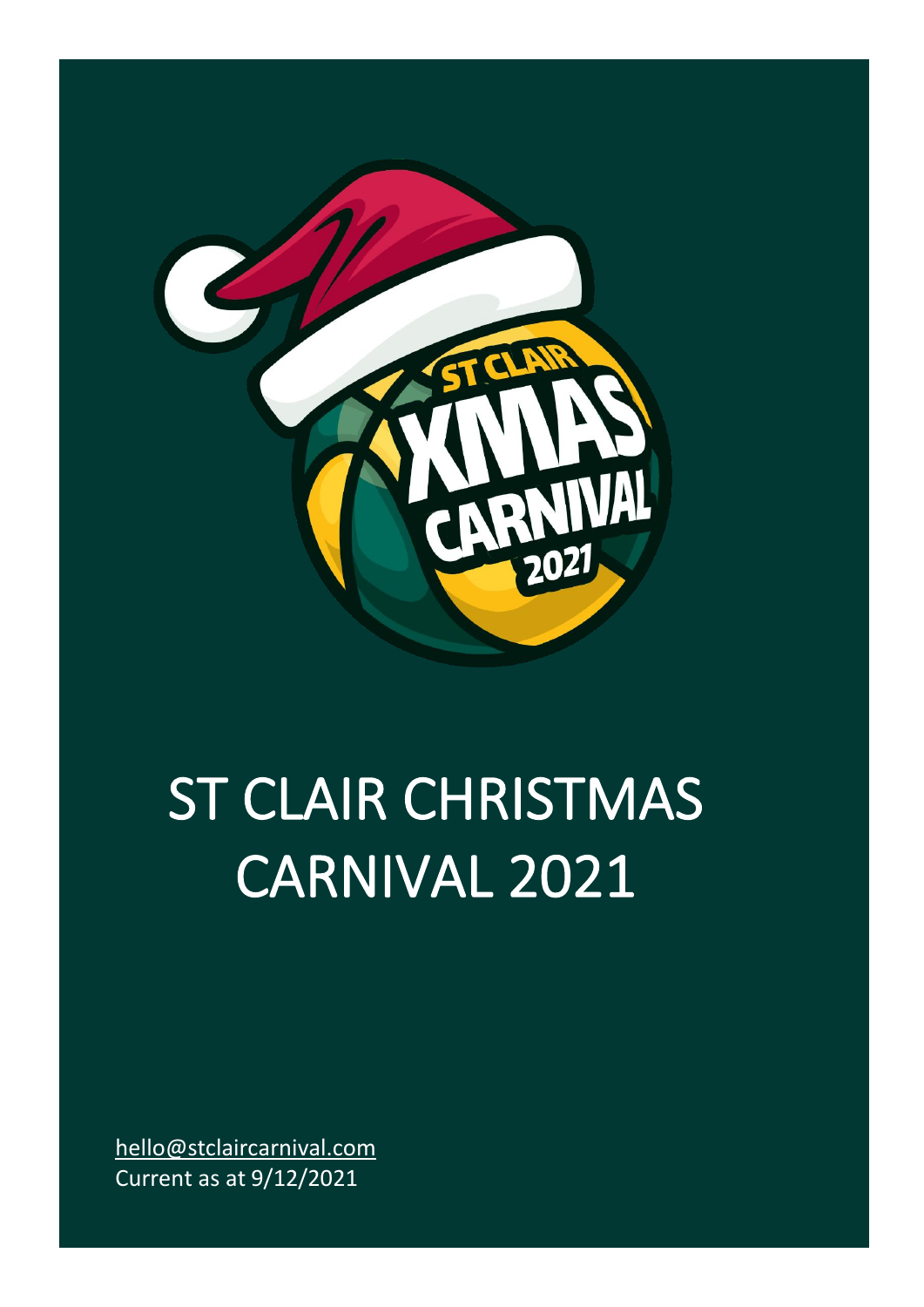# St Clair Christmas Carnival By-laws

Team officials are advised to read the following rules carefully and to make sure that their Coaches are thoroughly conversant with the rules. FiBA rules shall apply unless otherwise provided for in these By-laws.

### 1. PAYMENTS/NOMINATIONS:

- Teams will not be accepted into the draw unless full payment is made in accordance with our payment schedule below.
- Nominations will close once capacity is reached or on 19/11/2021, whichever occurs first.
- Nomination fee:
	- Juniors \$345 per team \* Junior teams registering prior to 5/11/2021 will receive an early bird discounted entry fee at \$295\*
	- Seniors \$345 per team
- Nominations are not complete until payment is made
- **■** Team withdrawal Before 19/11/2021 will be eligible for their nomination fee to be refunded in full After 19/11/2021 will forfeit the nomination fee
- Special Requests must be submitted at the time of entering your nomination. Every effort will be made to accommodate your request; however, we cannot guarantee that they will be fulfilled.
- Grading is at the discretion of the Carnival Coordinator.

#### 2. COMPETITION FORMAT:

- 45 min time slots (2x 18-minute halves) 2 min warm up, 2 min half time break
- No overtime
- Clock does not stop (referee can provide 10 second warnings to shoot to players if required)
- Fouls
	- 5 personal fouls per player
	- **E** Teams will go into bonus shots after the  $7<sup>th</sup>$  foul (i.e., shooting on the  $8<sup>th</sup>$  team foul).
- **■** Timeouts:
	- 1 Time out per team per half, clock does not stop.
	- No Timeouts in last 2 minutes of each of half.
- No substitutions in last 1 minute of each half, unless due to injury or a player is fouled out.

#### 3. JUMP BALL:

- A Jump Ball will take place at the beginning of each game at the centre circle.
- In all subsequent jump ball situations teams shall alternate possession of the ball for a throw-in from the place nearest to where the jump ball situation occurs.
- Ball sizes per age group
	- $\blacksquare$  Under 10/12 Size 5,
	- Under 14 Boys and U14 through Senior females Size 6,
	- Under 16 through Senior males Size 7.
		- Teams to supply game ball and umpire will choose a ball.

#### 4. ELIGIBILITY:

- A junior player, to be eligible, MUST be under 10, 12, 14, 16 or 18 years of age up to and including 31/12/2022.
	- Under 10's Player's born in 2013, 2014 & 2015
	- $\blacksquare$  Under  $12's$  Player's born in 2011& 2012
	- Under 14's Player's born in 2009 & 2010
	- Under 16's Player's born in 2007 & 2008
	- Under 18's Player's born in 2005 & 2006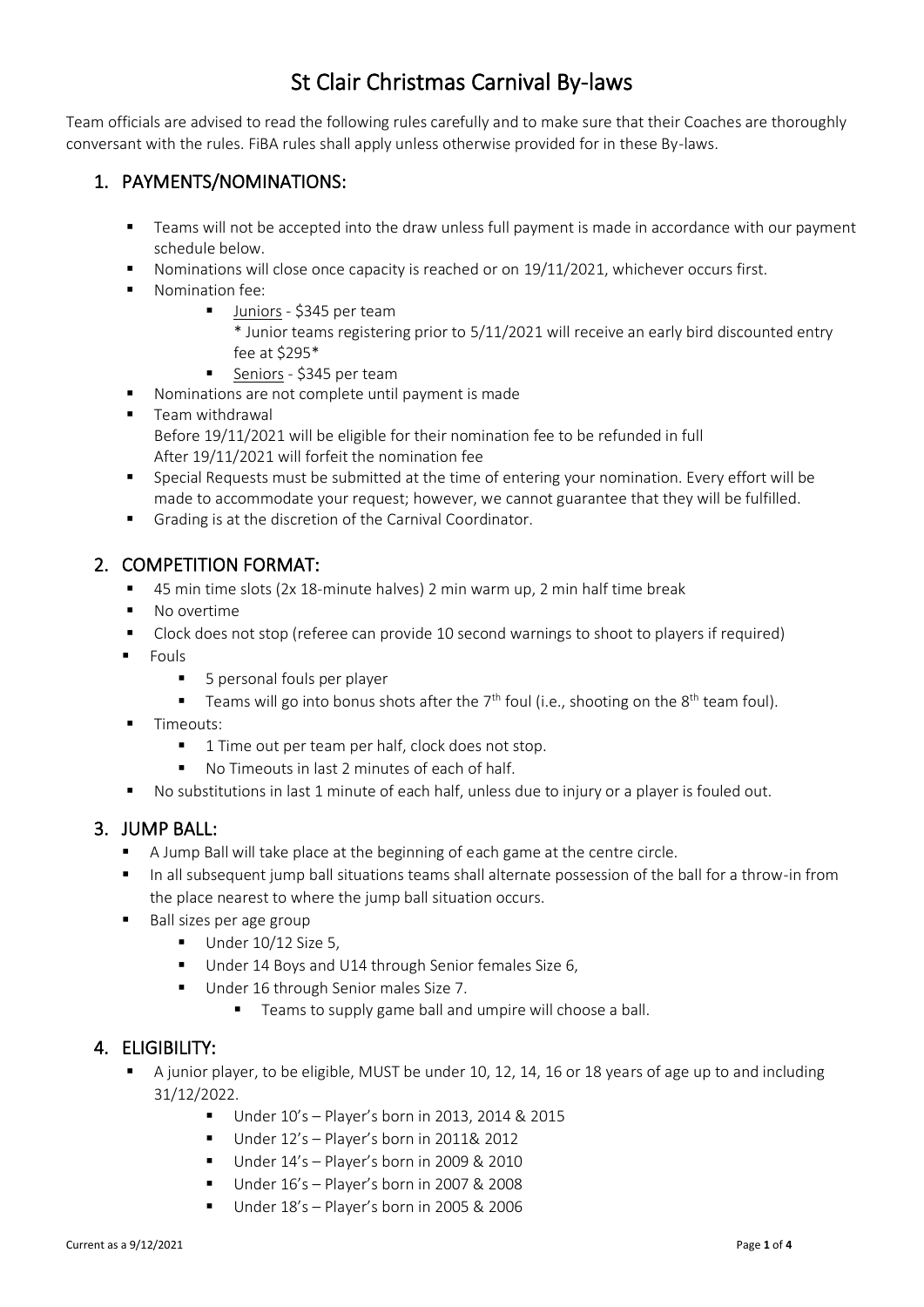- Senior's Player's born between 2004 or earlier
- Senior Master's Player's born 1986 and earlier
- To be eligible for finals, a player must play in two (2) games or more for the team which is participating in the finals.
- Players cannot play in more than one team.
- The first team a player plays for will be deemed to be the player's team for the carnival. The penalty for the infringement of this rule shall be the forfeiture of the match.
- **E** Senior Mixed teams, the 5 players on the court are to be 2 male, 2 female and the 5<sup>th</sup> player teams can choose either male or female.
- Junior domestic mixed teams there is no restrictions for genders on the court at any time.

# 5. SCORESHEET:

- A team official must ensure their players are registered correctly so they will show up on the electronic scoresheet. If a player needs to be added or deleted from the electronic scoresheet this must be completed at the bench at the beginning of the game, you cannot hold up the game to get players on.
- Team A will manage the scoresheet and Team B will operate the game clock.
- Each team must provide a competent scorer for each game in which that team plays. The penalty for infringement of this rule is five points awarded to the opponent's score, this score will be added immediately.
- A player not present and ready to play must have his/her name deleted from the score sheet at the start of the second half of the game. Should such a player arrive after the half time break, he/she will not be eligible to play.

#### 6. UNIFORM:

- All players must be in predominantly the same colour top and shorts, there is no restrictions during the carnival that all teams must wear the same type of uniform on the bottom. Leggings and footy shorts are allowed.
- Legal numbers shall be 00, 0 and 1-99. Numbers must be clearly displayed on front and back of uniform.
- Where a player attempts to enter the court with a playing number which is being/has been worn by another player on the court, that person shall be regarded as wearing an illegal number and is to be dealt with as provided in these by-laws.
- Any player who is wearing an Illegal number shall have a personal foul recorded against their name on the score sheet and 2 points shall be awarded to the opposing team.
- The penalties must be brought to the attention of the referee before half time.
- In the case of a colour clash, the referees will determine if the teams shall change uniforms or wear bibs. If a team has a reversable and the other team doesn't then the reversable top must be changed, regardless of 'Home' or 'Away' teams.
- Pockets in shorts are not acceptable and players will be not allowed on the court until the player has rectified their uniform.

# 7. 3 POINT RULE:

■ The 3 (three) point rule will apply to the U14's age group and above.

# 8. ZONE DEFENCE:

■ Zone Defence is not permitted in U10, U12 & U14 age groups. If you believe the other team is playing a zone, please report the team to the court supervisor. The punishment for playing a zone is a technical foul charged to the bench. Repeat offences may result in a forfeit of the game.

# 9. TECH FOULS:

■ Technical fouls are recorded as a technical and one shot for the opposition team, and possession of the ball for a throw-in from the centre line.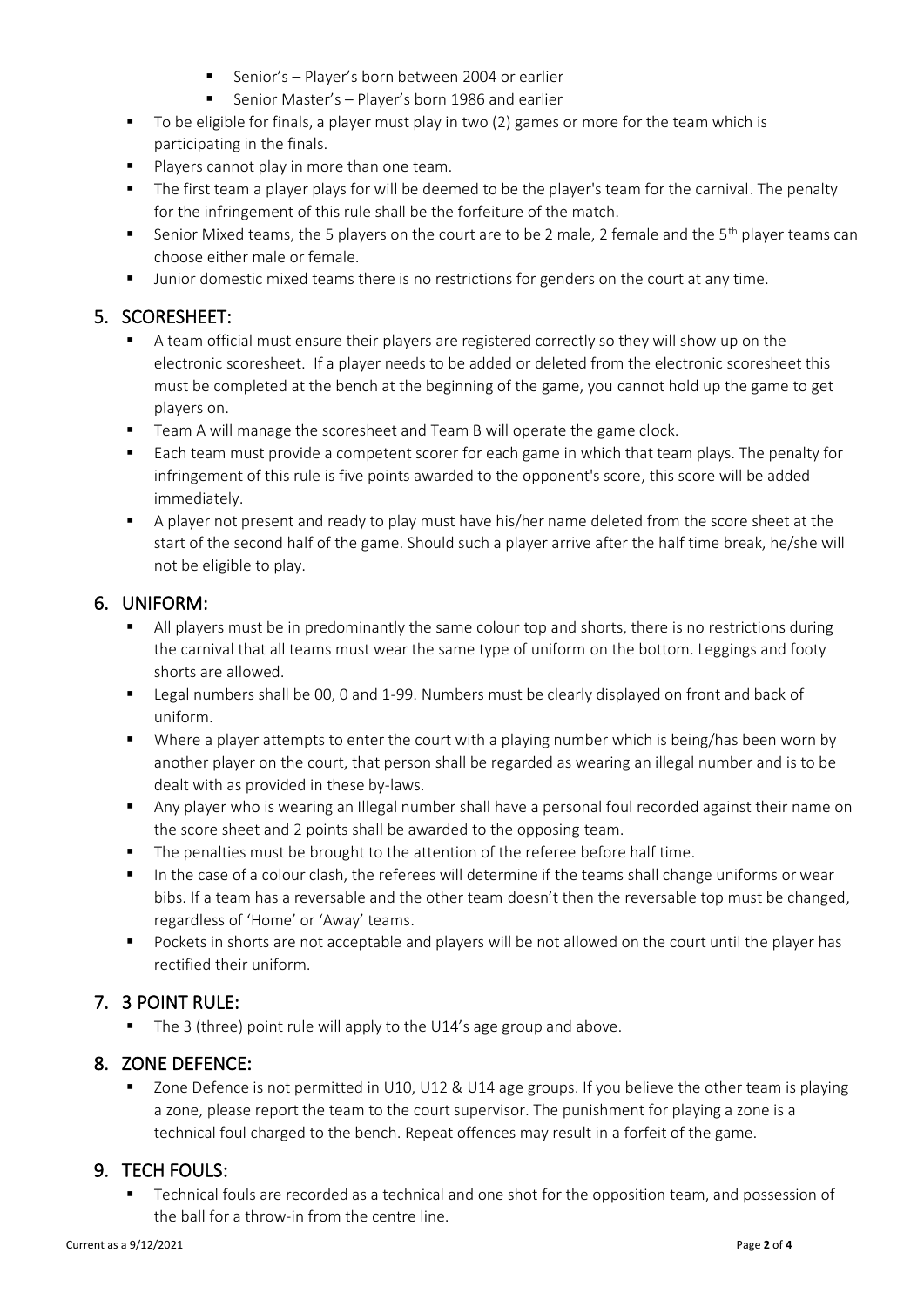# 10.GAME PLAY:

- Any team that does not present on the court at the scheduled starting time shall be penalised one point for each minute or part thereof that the team is late. Any team more than ten minutes late shall forfeit the match. Forfeits shall count as a 20-0 loss to the team forfeiting and a 20-0 win to the opposing team.
- Bad language will not be tolerated and will be dealt with as per FIBA rules.
- The interpretation of normal playing rules by a referee shall not be considered as grounds for a dispute.
- Any protest or dispute must be referred in writing to the Carnival Commissioners within one (1) hour of the completion of the game. The Carnival Commissioners shall determine if there is a case for a dispute hearing. If there is a hearing, all affected parties shall have a right to representation. The findings of this dispute hearing will be final.
- With the exception of the above Tournament Rules, BSA then FIBA rules will apply. However, the Tournament Director has the final say in any decision required.
- At the conclusion of each game the referee must confirm the game with the Ref code provided.
- Carnival code of conduct to be applied to all coaches, players, officials and spectators.

#### 11.GAME PLAY- GRAND FINALS:

- Grand finals will be 1v2 and if the division has a pool it will be A1 v B2 and B1 v A2 for each pools grand final.
- Each Game will be 2x18 minute halves, with two-minute break at half time.
- Teams may have 1 time out each per half. Each of one minute duration.
- The clock will stop for all time outs in both halves and will stop for all whistles in the last 3 minutes of the second half.
- No subs in last minute of first half except during timeout or injury.
- Games tied at the end of full-time play will play an additional three minutes and the clock will stop on each whistle in the three-minute period. The game will re-commence as soon as the scores have been verified by the referees. If still tied at the end of one period of extra time, the first team to score in the next three-minute period will be declared the winner.
- The ball will be thrown up in the centre circle to commence all extra time periods.

# 12.RESULTS:

- It is the responsibility of each team to check the carnival website on a regular basis. The fixtures and results on the website are the correct fixtures. The results on the website shall be the official results and will override results boards. If there is an error on the website, the original scoresheet shall be referred to.
- Determination of positions will be based on Positions on the ladder (based on points). In the event of a tie, positions will be decided in the following order:
	- Two-way tie Results of game played between the two teams; In the event of teams not meeting the position will be decided on goal difference from all minor games.
	- **Three-way tie Points spread on games played between tied teams. (EG Team A beat** team B by 3 points, team B beat Team C by 6 points and Team C beat Team A by 1 point. Teams B would finish first on +3, Team A would finish second on +2 and Team C would finish third on –5 points. In the event of teams not meeting the position will be decided on goal difference from all minor games.